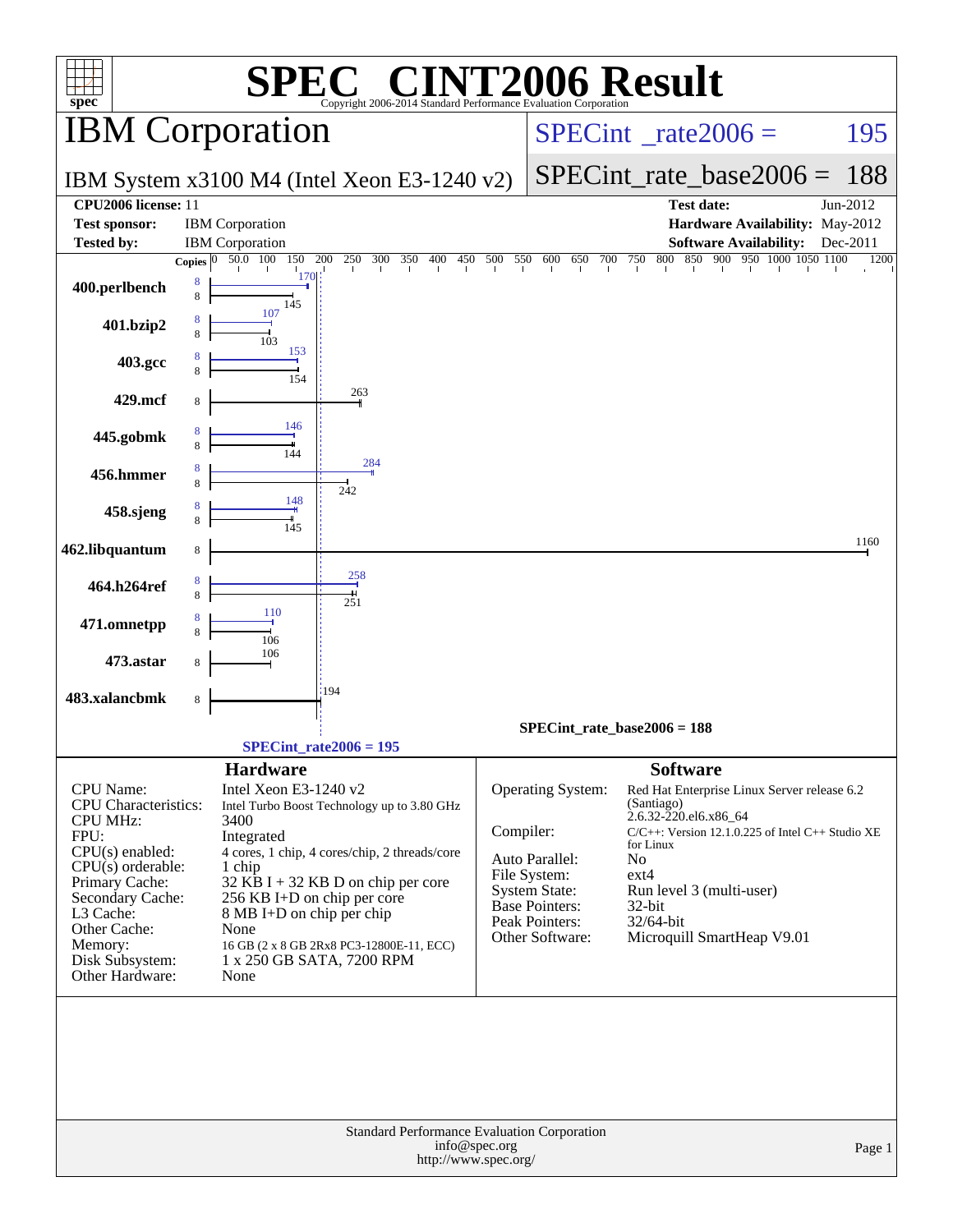

# IBM Corporation

### SPECint rate $2006 = 195$

IBM System x3100 M4 (Intel Xeon E3-1240 v2)

[SPECint\\_rate\\_base2006 =](http://www.spec.org/auto/cpu2006/Docs/result-fields.html#SPECintratebase2006) 188

**[CPU2006 license:](http://www.spec.org/auto/cpu2006/Docs/result-fields.html#CPU2006license)** 11 **[Test date:](http://www.spec.org/auto/cpu2006/Docs/result-fields.html#Testdate)** Jun-2012 **[Test sponsor:](http://www.spec.org/auto/cpu2006/Docs/result-fields.html#Testsponsor)** IBM Corporation **[Hardware Availability:](http://www.spec.org/auto/cpu2006/Docs/result-fields.html#HardwareAvailability)** May-2012 **[Tested by:](http://www.spec.org/auto/cpu2006/Docs/result-fields.html#Testedby)** IBM Corporation **[Software Availability:](http://www.spec.org/auto/cpu2006/Docs/result-fields.html#SoftwareAvailability)** Dec-2011

### **[Results Table](http://www.spec.org/auto/cpu2006/Docs/result-fields.html#ResultsTable)**

|                    | <b>Base</b>   |                |       |                                                                                                          |                 |                |            | <b>Peak</b>   |                |              |                |              |                |              |
|--------------------|---------------|----------------|-------|----------------------------------------------------------------------------------------------------------|-----------------|----------------|------------|---------------|----------------|--------------|----------------|--------------|----------------|--------------|
| <b>Benchmark</b>   | <b>Copies</b> | <b>Seconds</b> | Ratio | <b>Seconds</b>                                                                                           | Ratio           | <b>Seconds</b> | Ratio      | <b>Copies</b> | <b>Seconds</b> | <b>Ratio</b> | <b>Seconds</b> | <b>Ratio</b> | <b>Seconds</b> | <b>Ratio</b> |
| 400.perlbench      | 8             | 540            | 145   | 540                                                                                                      | 145I            | 540            | 145I       |               | 461            | 169          | 459            | <b>170</b>   | 453            | 173          |
| 401.bzip2          | 8             | 741            | 104   | 748                                                                                                      | 103             | 750            | 103        | 8             | 721            | 107          | 723            | 107          | 723            | 107          |
| $403.\mathrm{gcc}$ | 8             | 417            | 154   | 419                                                                                                      | 154             | 421            | 153        | 8             | 421            | 153          | 424            | 152          | 420            | 153          |
| $429$ .mcf         |               | 278            | 263   | 279                                                                                                      | 261             | 275            | 265        |               | 278            | 263          | 279            | 261          | 275            | 265          |
| $445$ .gobmk       | 8             | 585            | 143   | 581                                                                                                      | 144             | 570            | 147        | 8             | 576            | 146          | 569            | 147          | 574            | <u>146</u>   |
| 456.hmmer          | 8             | 309            | 242   | 309                                                                                                      | 242             | 310            | 241        | 8             | 263            | 284          | 260            | 287          | 264            | 283          |
| $458$ .sjeng       |               | 683            | 142   | 666                                                                                                      | 145             | 666            | 145        | 8             | 654            | 148          | 635            | 153          | 655            | 148          |
| 462.libquantum     | 8             | 144            | 1150  | 143                                                                                                      | 1160            | 143            | 1160       | 8             | 144            | 1150         | 143            | <b>1160</b>  | 143            | 1160         |
| 464.h264ref        | 8             | 693            | 255   | 706                                                                                                      | 251             | 713            | 248        | 8             | 688            | 257          | 684            | 259          | 686            | 258          |
| 471.omnetpp        |               | 471            | 106   | 474                                                                                                      | 105             | 473            | <b>106</b> | 8             | 456            | 110          | 457            | 109          | 456            | <b>110</b>   |
| 473.astar          |               | 532            | 106   | 531                                                                                                      | 10 <sub>6</sub> | 532            | 106        | 8             | 532            | 106          | 531            | 106          | 532            | 106          |
| 483.xalancbmk      | 8             | 284            | 194   | 285                                                                                                      | 194             | 284            | 194        | 8             | 284            | 194          | 285            | 194          | 284            | 194          |
|                    |               |                |       | Results appear in the order in which they were run. Bold underlined text indicates a median measurement. |                 |                |            |               |                |              |                |              |                |              |

### **[Submit Notes](http://www.spec.org/auto/cpu2006/Docs/result-fields.html#SubmitNotes)**

 The numactl mechanism was used to bind copies to processors. The config file option 'submit' was used to generate numactl commands to bind each copy to a specific processor. For details, please see the config file.

### **[Operating System Notes](http://www.spec.org/auto/cpu2006/Docs/result-fields.html#OperatingSystemNotes)**

Stack size set to unlimited using "ulimit -s unlimited"

### **[Platform Notes](http://www.spec.org/auto/cpu2006/Docs/result-fields.html#PlatformNotes)**

Standard Performance Evaluation Corporation [info@spec.org](mailto:info@spec.org) BIOS Settings: Turbo Mode enabled in BIOS C-State enabled in BIOS Sysinfo program /root/SPECcpu1.2/config/sysinfo.rev6800 \$Rev: 6800 \$ \$Date:: 2011-10-11 #\$ 6f2ebdff5032aaa42e583f96b07f99d3 running on localhost.localdomain Mon Jun 25 15:07:57 2012 This section contains SUT (System Under Test) info as seen by some common utilities. To remove or add to this section, see: <http://www.spec.org/cpu2006/Docs/config.html#sysinfo> From /proc/cpuinfo model name : Intel(R) Xeon(R) CPU E3-1240 V2 @ 3.40GHz 1 "physical id"s (chips) 8 "processors" cores, siblings (Caution: counting these is hw and system dependent. The following excerpts from /proc/cpuinfo might not be reliable. Use with Continued on next page

<http://www.spec.org/>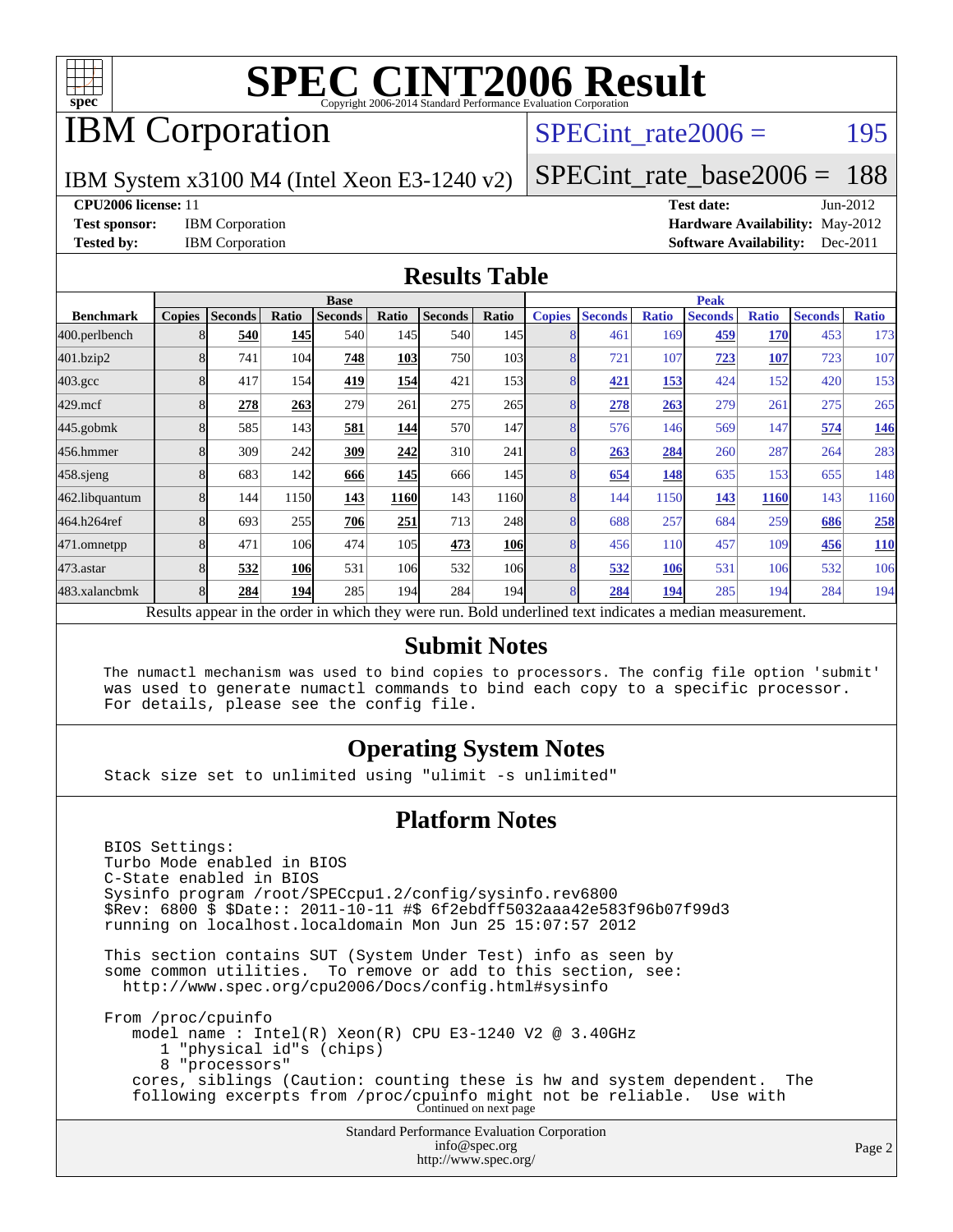

IBM Corporation

SPECint rate $2006 = 195$ 

IBM System x3100 M4 (Intel Xeon E3-1240 v2)

[SPECint\\_rate\\_base2006 =](http://www.spec.org/auto/cpu2006/Docs/result-fields.html#SPECintratebase2006) 188

**[CPU2006 license:](http://www.spec.org/auto/cpu2006/Docs/result-fields.html#CPU2006license)** 11 **[Test date:](http://www.spec.org/auto/cpu2006/Docs/result-fields.html#Testdate)** Jun-2012 **[Test sponsor:](http://www.spec.org/auto/cpu2006/Docs/result-fields.html#Testsponsor)** IBM Corporation **[Hardware Availability:](http://www.spec.org/auto/cpu2006/Docs/result-fields.html#HardwareAvailability)** May-2012 **[Tested by:](http://www.spec.org/auto/cpu2006/Docs/result-fields.html#Testedby)** IBM Corporation **[Software Availability:](http://www.spec.org/auto/cpu2006/Docs/result-fields.html#SoftwareAvailability)** Dec-2011

### **[Platform Notes \(Continued\)](http://www.spec.org/auto/cpu2006/Docs/result-fields.html#PlatformNotes)**

 caution.) cpu cores : 4 siblings : 8 physical 0: cores 0 1 2 3 cache size : 8192 KB From /proc/meminfo MemTotal: 16322724 kB HugePages\_Total: 0<br>Hugepagesize: 2048 kB Hugepagesize: /usr/bin/lsb\_release -d Red Hat Enterprise Linux Server release 6.2 (Santiago) From /etc/\*release\* /etc/\*version\* redhat-release: Red Hat Enterprise Linux Server release 6.2 (Santiago) system-release: Red Hat Enterprise Linux Server release 6.2 (Santiago) system-release-cpe: cpe:/o:redhat:enterprise\_linux:6server:ga:server uname -a: Linux localhost.localdomain 2.6.32-220.el6.x86\_64 #1 SMP Wed Nov 9 08:03:13 EST 2011 x86\_64 x86\_64 x86\_64 GNU/Linux run-level 3 Jun 25 14:59 SPEC is set to: /root/SPECcpu1.2 Filesystem Type Size Used Avail Use% Mounted on /dev/mapper/VolGroup-lv\_root ext4 50G 44G 2.8G 95% / Additional information from dmidecode: Memory: 2x Micron 18JSF1G72AZ-1G6D1 8 GB 1600 MHz 2 rank (End of data from sysinfo program)

### **[General Notes](http://www.spec.org/auto/cpu2006/Docs/result-fields.html#GeneralNotes)**

Environment variables set by runspec before the start of the run: LD\_LIBRARY\_PATH = "/root/SPECcpu1.2/libs/32:/root/SPECcpu1.2/libs/64"

 Binaries compiled on a system with 1x Core i7-860 CPU + 8GB memory using RHEL5.5 Transparent Huge Pages enabled with: echo always > /sys/kernel/mm/redhat\_transparent\_hugepage/enabled Filesystem page cache cleared with: echo 1> /proc/sys/vm/drop\_caches runspec command invoked through numactl i.e.: numactl --interleave=all runspec <etc>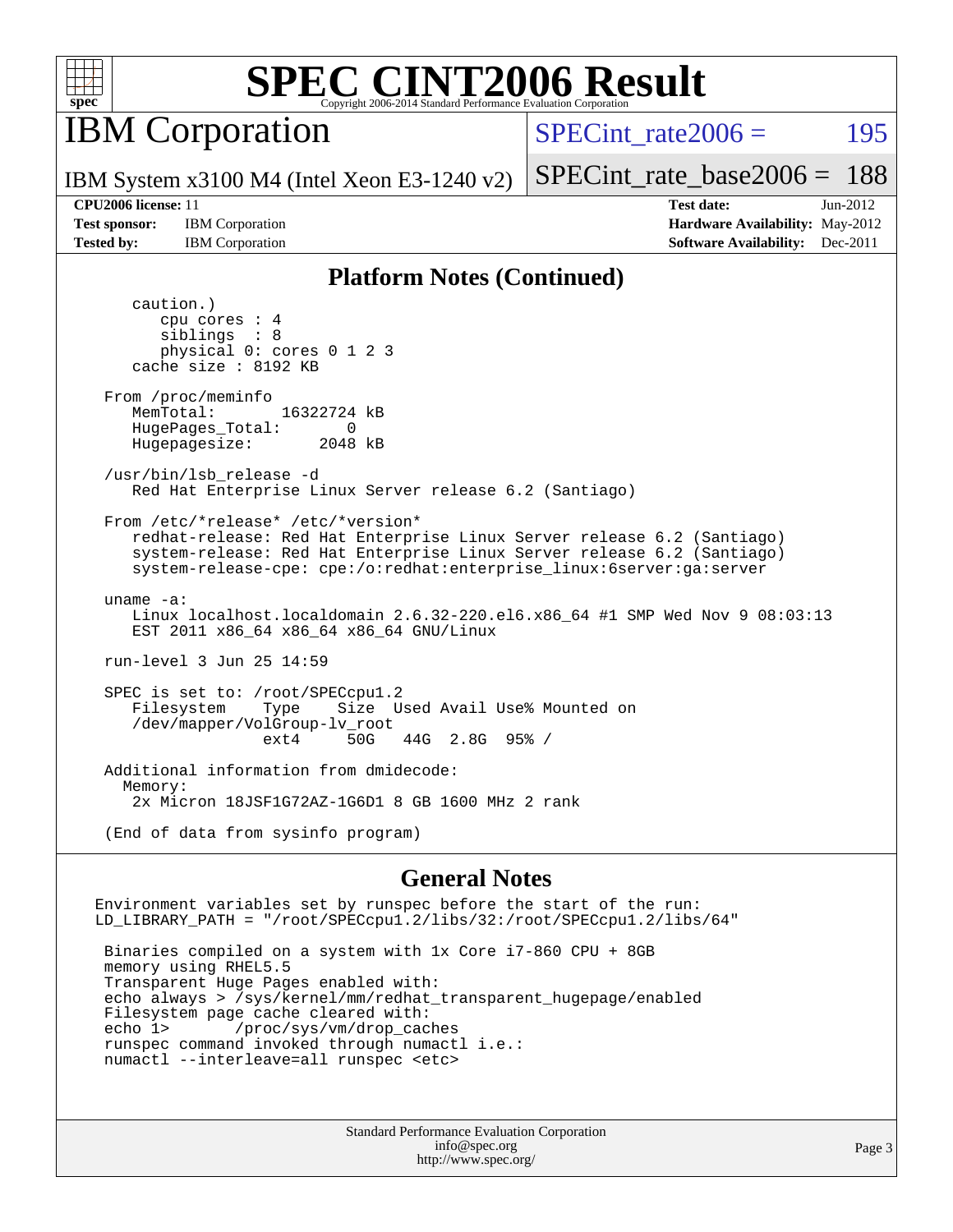

# IBM Corporation

 $SPECTnt_rate2006 = 195$ 

IBM System x3100 M4 (Intel Xeon E3-1240 v2)

### **[CPU2006 license:](http://www.spec.org/auto/cpu2006/Docs/result-fields.html#CPU2006license)** 11 **[Test date:](http://www.spec.org/auto/cpu2006/Docs/result-fields.html#Testdate)** Jun-2012

**[Test sponsor:](http://www.spec.org/auto/cpu2006/Docs/result-fields.html#Testsponsor)** IBM Corporation **[Hardware Availability:](http://www.spec.org/auto/cpu2006/Docs/result-fields.html#HardwareAvailability)** May-2012

[SPECint\\_rate\\_base2006 =](http://www.spec.org/auto/cpu2006/Docs/result-fields.html#SPECintratebase2006) 188

**[Tested by:](http://www.spec.org/auto/cpu2006/Docs/result-fields.html#Testedby)** IBM Corporation **[Software Availability:](http://www.spec.org/auto/cpu2006/Docs/result-fields.html#SoftwareAvailability)** Dec-2011

## **[Base Compiler Invocation](http://www.spec.org/auto/cpu2006/Docs/result-fields.html#BaseCompilerInvocation)**

[C benchmarks](http://www.spec.org/auto/cpu2006/Docs/result-fields.html#Cbenchmarks):  $\text{icc}$   $-\text{m32}$ 

[C++ benchmarks:](http://www.spec.org/auto/cpu2006/Docs/result-fields.html#CXXbenchmarks) [icpc -m32](http://www.spec.org/cpu2006/results/res2012q3/cpu2006-20120628-23216.flags.html#user_CXXbase_intel_icpc_4e5a5ef1a53fd332b3c49e69c3330699)

### **[Base Portability Flags](http://www.spec.org/auto/cpu2006/Docs/result-fields.html#BasePortabilityFlags)**

 400.perlbench: [-DSPEC\\_CPU\\_LINUX\\_IA32](http://www.spec.org/cpu2006/results/res2012q3/cpu2006-20120628-23216.flags.html#b400.perlbench_baseCPORTABILITY_DSPEC_CPU_LINUX_IA32) 462.libquantum: [-DSPEC\\_CPU\\_LINUX](http://www.spec.org/cpu2006/results/res2012q3/cpu2006-20120628-23216.flags.html#b462.libquantum_baseCPORTABILITY_DSPEC_CPU_LINUX) 483.xalancbmk: [-DSPEC\\_CPU\\_LINUX](http://www.spec.org/cpu2006/results/res2012q3/cpu2006-20120628-23216.flags.html#b483.xalancbmk_baseCXXPORTABILITY_DSPEC_CPU_LINUX)

## **[Base Optimization Flags](http://www.spec.org/auto/cpu2006/Docs/result-fields.html#BaseOptimizationFlags)**

[C benchmarks](http://www.spec.org/auto/cpu2006/Docs/result-fields.html#Cbenchmarks):

[-xSSE4.2](http://www.spec.org/cpu2006/results/res2012q3/cpu2006-20120628-23216.flags.html#user_CCbase_f-xSSE42_f91528193cf0b216347adb8b939d4107) [-ipo](http://www.spec.org/cpu2006/results/res2012q3/cpu2006-20120628-23216.flags.html#user_CCbase_f-ipo) [-O3](http://www.spec.org/cpu2006/results/res2012q3/cpu2006-20120628-23216.flags.html#user_CCbase_f-O3) [-no-prec-div](http://www.spec.org/cpu2006/results/res2012q3/cpu2006-20120628-23216.flags.html#user_CCbase_f-no-prec-div) [-opt-prefetch](http://www.spec.org/cpu2006/results/res2012q3/cpu2006-20120628-23216.flags.html#user_CCbase_f-opt-prefetch) [-opt-mem-layout-trans=3](http://www.spec.org/cpu2006/results/res2012q3/cpu2006-20120628-23216.flags.html#user_CCbase_f-opt-mem-layout-trans_a7b82ad4bd7abf52556d4961a2ae94d5)

[C++ benchmarks:](http://www.spec.org/auto/cpu2006/Docs/result-fields.html#CXXbenchmarks)

[-xSSE4.2](http://www.spec.org/cpu2006/results/res2012q3/cpu2006-20120628-23216.flags.html#user_CXXbase_f-xSSE42_f91528193cf0b216347adb8b939d4107) [-ipo](http://www.spec.org/cpu2006/results/res2012q3/cpu2006-20120628-23216.flags.html#user_CXXbase_f-ipo) [-O3](http://www.spec.org/cpu2006/results/res2012q3/cpu2006-20120628-23216.flags.html#user_CXXbase_f-O3) [-no-prec-div](http://www.spec.org/cpu2006/results/res2012q3/cpu2006-20120628-23216.flags.html#user_CXXbase_f-no-prec-div) [-opt-prefetch](http://www.spec.org/cpu2006/results/res2012q3/cpu2006-20120628-23216.flags.html#user_CXXbase_f-opt-prefetch) [-opt-mem-layout-trans=3](http://www.spec.org/cpu2006/results/res2012q3/cpu2006-20120628-23216.flags.html#user_CXXbase_f-opt-mem-layout-trans_a7b82ad4bd7abf52556d4961a2ae94d5) [-Wl,-z,muldefs](http://www.spec.org/cpu2006/results/res2012q3/cpu2006-20120628-23216.flags.html#user_CXXbase_link_force_multiple1_74079c344b956b9658436fd1b6dd3a8a) [-L/smartheap -lsmartheap](http://www.spec.org/cpu2006/results/res2012q3/cpu2006-20120628-23216.flags.html#user_CXXbase_SmartHeap_7c9e394a5779e1a7fec7c221e123830c)

### **[Base Other Flags](http://www.spec.org/auto/cpu2006/Docs/result-fields.html#BaseOtherFlags)**

[C benchmarks](http://www.spec.org/auto/cpu2006/Docs/result-fields.html#Cbenchmarks):

403.gcc: [-Dalloca=\\_alloca](http://www.spec.org/cpu2006/results/res2012q3/cpu2006-20120628-23216.flags.html#b403.gcc_baseEXTRA_CFLAGS_Dalloca_be3056838c12de2578596ca5467af7f3)

## **[Peak Compiler Invocation](http://www.spec.org/auto/cpu2006/Docs/result-fields.html#PeakCompilerInvocation)**

[C benchmarks \(except as noted below\)](http://www.spec.org/auto/cpu2006/Docs/result-fields.html#Cbenchmarksexceptasnotedbelow): [icc -m32](http://www.spec.org/cpu2006/results/res2012q3/cpu2006-20120628-23216.flags.html#user_CCpeak_intel_icc_5ff4a39e364c98233615fdd38438c6f2) 400.perlbench: [icc -m64](http://www.spec.org/cpu2006/results/res2012q3/cpu2006-20120628-23216.flags.html#user_peakCCLD400_perlbench_intel_icc_64bit_bda6cc9af1fdbb0edc3795bac97ada53) 401.bzip2: [icc -m64](http://www.spec.org/cpu2006/results/res2012q3/cpu2006-20120628-23216.flags.html#user_peakCCLD401_bzip2_intel_icc_64bit_bda6cc9af1fdbb0edc3795bac97ada53)

456.hmmer: [icc -m64](http://www.spec.org/cpu2006/results/res2012q3/cpu2006-20120628-23216.flags.html#user_peakCCLD456_hmmer_intel_icc_64bit_bda6cc9af1fdbb0edc3795bac97ada53)

458.sjeng: [icc -m64](http://www.spec.org/cpu2006/results/res2012q3/cpu2006-20120628-23216.flags.html#user_peakCCLD458_sjeng_intel_icc_64bit_bda6cc9af1fdbb0edc3795bac97ada53)

```
C++ benchmarks: 
icpc -m32
```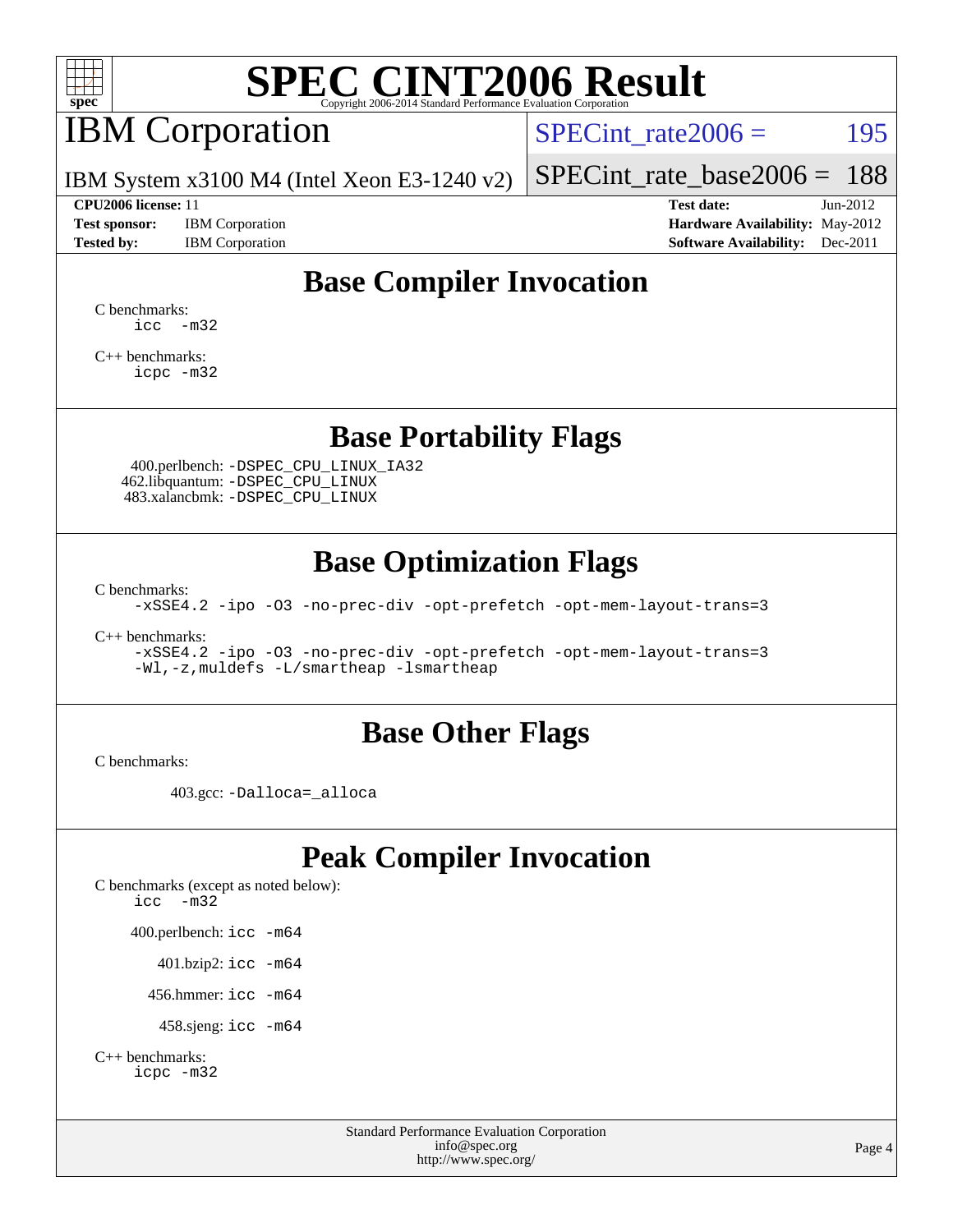

IBM Corporation

SPECint rate $2006 = 195$ 

IBM System x3100 M4 (Intel Xeon E3-1240 v2)

[SPECint\\_rate\\_base2006 =](http://www.spec.org/auto/cpu2006/Docs/result-fields.html#SPECintratebase2006) 188

**[CPU2006 license:](http://www.spec.org/auto/cpu2006/Docs/result-fields.html#CPU2006license)** 11 **[Test date:](http://www.spec.org/auto/cpu2006/Docs/result-fields.html#Testdate)** Jun-2012 **[Test sponsor:](http://www.spec.org/auto/cpu2006/Docs/result-fields.html#Testsponsor)** IBM Corporation **[Hardware Availability:](http://www.spec.org/auto/cpu2006/Docs/result-fields.html#HardwareAvailability)** May-2012 **[Tested by:](http://www.spec.org/auto/cpu2006/Docs/result-fields.html#Testedby)** IBM Corporation **[Software Availability:](http://www.spec.org/auto/cpu2006/Docs/result-fields.html#SoftwareAvailability)** Dec-2011

## **[Peak Portability Flags](http://www.spec.org/auto/cpu2006/Docs/result-fields.html#PeakPortabilityFlags)**

 400.perlbench: [-DSPEC\\_CPU\\_LP64](http://www.spec.org/cpu2006/results/res2012q3/cpu2006-20120628-23216.flags.html#b400.perlbench_peakCPORTABILITY_DSPEC_CPU_LP64) [-DSPEC\\_CPU\\_LINUX\\_X64](http://www.spec.org/cpu2006/results/res2012q3/cpu2006-20120628-23216.flags.html#b400.perlbench_peakCPORTABILITY_DSPEC_CPU_LINUX_X64) 401.bzip2: [-DSPEC\\_CPU\\_LP64](http://www.spec.org/cpu2006/results/res2012q3/cpu2006-20120628-23216.flags.html#suite_peakCPORTABILITY401_bzip2_DSPEC_CPU_LP64) 456.hmmer: [-DSPEC\\_CPU\\_LP64](http://www.spec.org/cpu2006/results/res2012q3/cpu2006-20120628-23216.flags.html#suite_peakCPORTABILITY456_hmmer_DSPEC_CPU_LP64) 458.sjeng: [-DSPEC\\_CPU\\_LP64](http://www.spec.org/cpu2006/results/res2012q3/cpu2006-20120628-23216.flags.html#suite_peakCPORTABILITY458_sjeng_DSPEC_CPU_LP64) 462.libquantum: [-DSPEC\\_CPU\\_LINUX](http://www.spec.org/cpu2006/results/res2012q3/cpu2006-20120628-23216.flags.html#b462.libquantum_peakCPORTABILITY_DSPEC_CPU_LINUX) 483.xalancbmk: [-DSPEC\\_CPU\\_LINUX](http://www.spec.org/cpu2006/results/res2012q3/cpu2006-20120628-23216.flags.html#b483.xalancbmk_peakCXXPORTABILITY_DSPEC_CPU_LINUX)

## **[Peak Optimization Flags](http://www.spec.org/auto/cpu2006/Docs/result-fields.html#PeakOptimizationFlags)**

[C benchmarks](http://www.spec.org/auto/cpu2006/Docs/result-fields.html#Cbenchmarks):

 400.perlbench: [-xSSE4.2](http://www.spec.org/cpu2006/results/res2012q3/cpu2006-20120628-23216.flags.html#user_peakPASS2_CFLAGSPASS2_LDCFLAGS400_perlbench_f-xSSE42_f91528193cf0b216347adb8b939d4107)(pass 2) [-prof-gen](http://www.spec.org/cpu2006/results/res2012q3/cpu2006-20120628-23216.flags.html#user_peakPASS1_CFLAGSPASS1_LDCFLAGS400_perlbench_prof_gen_e43856698f6ca7b7e442dfd80e94a8fc)(pass 1) [-ipo](http://www.spec.org/cpu2006/results/res2012q3/cpu2006-20120628-23216.flags.html#user_peakPASS2_CFLAGSPASS2_LDCFLAGS400_perlbench_f-ipo)(pass 2) [-O3](http://www.spec.org/cpu2006/results/res2012q3/cpu2006-20120628-23216.flags.html#user_peakPASS2_CFLAGSPASS2_LDCFLAGS400_perlbench_f-O3)(pass 2) [-no-prec-div](http://www.spec.org/cpu2006/results/res2012q3/cpu2006-20120628-23216.flags.html#user_peakPASS2_CFLAGSPASS2_LDCFLAGS400_perlbench_f-no-prec-div)(pass 2) [-prof-use](http://www.spec.org/cpu2006/results/res2012q3/cpu2006-20120628-23216.flags.html#user_peakPASS2_CFLAGSPASS2_LDCFLAGS400_perlbench_prof_use_bccf7792157ff70d64e32fe3e1250b55)(pass 2) [-auto-ilp32](http://www.spec.org/cpu2006/results/res2012q3/cpu2006-20120628-23216.flags.html#user_peakCOPTIMIZE400_perlbench_f-auto-ilp32)  $401.bzip2: -xSSE4.2(pass 2) -prof-qen(pass 1) -ipo(pass 2)$  $401.bzip2: -xSSE4.2(pass 2) -prof-qen(pass 1) -ipo(pass 2)$  $401.bzip2: -xSSE4.2(pass 2) -prof-qen(pass 1) -ipo(pass 2)$  $401.bzip2: -xSSE4.2(pass 2) -prof-qen(pass 1) -ipo(pass 2)$  $401.bzip2: -xSSE4.2(pass 2) -prof-qen(pass 1) -ipo(pass 2)$ [-O3](http://www.spec.org/cpu2006/results/res2012q3/cpu2006-20120628-23216.flags.html#user_peakPASS2_CFLAGSPASS2_LDCFLAGS401_bzip2_f-O3)(pass 2) [-no-prec-div](http://www.spec.org/cpu2006/results/res2012q3/cpu2006-20120628-23216.flags.html#user_peakPASS2_CFLAGSPASS2_LDCFLAGS401_bzip2_f-no-prec-div)(pass 2) [-prof-use](http://www.spec.org/cpu2006/results/res2012q3/cpu2006-20120628-23216.flags.html#user_peakPASS2_CFLAGSPASS2_LDCFLAGS401_bzip2_prof_use_bccf7792157ff70d64e32fe3e1250b55)(pass 2) [-opt-prefetch](http://www.spec.org/cpu2006/results/res2012q3/cpu2006-20120628-23216.flags.html#user_peakCOPTIMIZE401_bzip2_f-opt-prefetch) [-auto-ilp32](http://www.spec.org/cpu2006/results/res2012q3/cpu2006-20120628-23216.flags.html#user_peakCOPTIMIZE401_bzip2_f-auto-ilp32) [-ansi-alias](http://www.spec.org/cpu2006/results/res2012q3/cpu2006-20120628-23216.flags.html#user_peakCOPTIMIZE401_bzip2_f-ansi-alias) 403.gcc: [-xSSE4.2](http://www.spec.org/cpu2006/results/res2012q3/cpu2006-20120628-23216.flags.html#user_peakCOPTIMIZE403_gcc_f-xSSE42_f91528193cf0b216347adb8b939d4107) [-ipo](http://www.spec.org/cpu2006/results/res2012q3/cpu2006-20120628-23216.flags.html#user_peakCOPTIMIZE403_gcc_f-ipo) [-O3](http://www.spec.org/cpu2006/results/res2012q3/cpu2006-20120628-23216.flags.html#user_peakCOPTIMIZE403_gcc_f-O3) [-no-prec-div](http://www.spec.org/cpu2006/results/res2012q3/cpu2006-20120628-23216.flags.html#user_peakCOPTIMIZE403_gcc_f-no-prec-div) 429.mcf: basepeak = yes 445.gobmk: [-xSSE4.2](http://www.spec.org/cpu2006/results/res2012q3/cpu2006-20120628-23216.flags.html#user_peakPASS2_CFLAGSPASS2_LDCFLAGS445_gobmk_f-xSSE42_f91528193cf0b216347adb8b939d4107)(pass 2) [-prof-gen](http://www.spec.org/cpu2006/results/res2012q3/cpu2006-20120628-23216.flags.html#user_peakPASS1_CFLAGSPASS1_LDCFLAGS445_gobmk_prof_gen_e43856698f6ca7b7e442dfd80e94a8fc)(pass 1) [-prof-use](http://www.spec.org/cpu2006/results/res2012q3/cpu2006-20120628-23216.flags.html#user_peakPASS2_CFLAGSPASS2_LDCFLAGS445_gobmk_prof_use_bccf7792157ff70d64e32fe3e1250b55)(pass 2) [-ansi-alias](http://www.spec.org/cpu2006/results/res2012q3/cpu2006-20120628-23216.flags.html#user_peakCOPTIMIZE445_gobmk_f-ansi-alias) [-opt-mem-layout-trans=3](http://www.spec.org/cpu2006/results/res2012q3/cpu2006-20120628-23216.flags.html#user_peakCOPTIMIZE445_gobmk_f-opt-mem-layout-trans_a7b82ad4bd7abf52556d4961a2ae94d5) 456.hmmer: [-xSSE4.2](http://www.spec.org/cpu2006/results/res2012q3/cpu2006-20120628-23216.flags.html#user_peakCOPTIMIZE456_hmmer_f-xSSE42_f91528193cf0b216347adb8b939d4107) [-ipo](http://www.spec.org/cpu2006/results/res2012q3/cpu2006-20120628-23216.flags.html#user_peakCOPTIMIZE456_hmmer_f-ipo) [-O3](http://www.spec.org/cpu2006/results/res2012q3/cpu2006-20120628-23216.flags.html#user_peakCOPTIMIZE456_hmmer_f-O3) [-no-prec-div](http://www.spec.org/cpu2006/results/res2012q3/cpu2006-20120628-23216.flags.html#user_peakCOPTIMIZE456_hmmer_f-no-prec-div) [-unroll2](http://www.spec.org/cpu2006/results/res2012q3/cpu2006-20120628-23216.flags.html#user_peakCOPTIMIZE456_hmmer_f-unroll_784dae83bebfb236979b41d2422d7ec2) [-auto-ilp32](http://www.spec.org/cpu2006/results/res2012q3/cpu2006-20120628-23216.flags.html#user_peakCOPTIMIZE456_hmmer_f-auto-ilp32) 458.sjeng: [-xSSE4.2](http://www.spec.org/cpu2006/results/res2012q3/cpu2006-20120628-23216.flags.html#user_peakPASS2_CFLAGSPASS2_LDCFLAGS458_sjeng_f-xSSE42_f91528193cf0b216347adb8b939d4107)(pass 2) [-prof-gen](http://www.spec.org/cpu2006/results/res2012q3/cpu2006-20120628-23216.flags.html#user_peakPASS1_CFLAGSPASS1_LDCFLAGS458_sjeng_prof_gen_e43856698f6ca7b7e442dfd80e94a8fc)(pass 1) [-ipo](http://www.spec.org/cpu2006/results/res2012q3/cpu2006-20120628-23216.flags.html#user_peakPASS2_CFLAGSPASS2_LDCFLAGS458_sjeng_f-ipo)(pass 2) [-O3](http://www.spec.org/cpu2006/results/res2012q3/cpu2006-20120628-23216.flags.html#user_peakPASS2_CFLAGSPASS2_LDCFLAGS458_sjeng_f-O3)(pass 2) [-no-prec-div](http://www.spec.org/cpu2006/results/res2012q3/cpu2006-20120628-23216.flags.html#user_peakPASS2_CFLAGSPASS2_LDCFLAGS458_sjeng_f-no-prec-div)(pass 2) [-prof-use](http://www.spec.org/cpu2006/results/res2012q3/cpu2006-20120628-23216.flags.html#user_peakPASS2_CFLAGSPASS2_LDCFLAGS458_sjeng_prof_use_bccf7792157ff70d64e32fe3e1250b55)(pass 2) [-unroll4](http://www.spec.org/cpu2006/results/res2012q3/cpu2006-20120628-23216.flags.html#user_peakCOPTIMIZE458_sjeng_f-unroll_4e5e4ed65b7fd20bdcd365bec371b81f) [-auto-ilp32](http://www.spec.org/cpu2006/results/res2012q3/cpu2006-20120628-23216.flags.html#user_peakCOPTIMIZE458_sjeng_f-auto-ilp32)  $462$ .libquantum: basepeak = yes 464.h264ref: [-xSSE4.2](http://www.spec.org/cpu2006/results/res2012q3/cpu2006-20120628-23216.flags.html#user_peakPASS2_CFLAGSPASS2_LDCFLAGS464_h264ref_f-xSSE42_f91528193cf0b216347adb8b939d4107)(pass 2) [-prof-gen](http://www.spec.org/cpu2006/results/res2012q3/cpu2006-20120628-23216.flags.html#user_peakPASS1_CFLAGSPASS1_LDCFLAGS464_h264ref_prof_gen_e43856698f6ca7b7e442dfd80e94a8fc)(pass 1) [-ipo](http://www.spec.org/cpu2006/results/res2012q3/cpu2006-20120628-23216.flags.html#user_peakPASS2_CFLAGSPASS2_LDCFLAGS464_h264ref_f-ipo)(pass 2) [-O3](http://www.spec.org/cpu2006/results/res2012q3/cpu2006-20120628-23216.flags.html#user_peakPASS2_CFLAGSPASS2_LDCFLAGS464_h264ref_f-O3)(pass 2) [-no-prec-div](http://www.spec.org/cpu2006/results/res2012q3/cpu2006-20120628-23216.flags.html#user_peakPASS2_CFLAGSPASS2_LDCFLAGS464_h264ref_f-no-prec-div)(pass 2) [-prof-use](http://www.spec.org/cpu2006/results/res2012q3/cpu2006-20120628-23216.flags.html#user_peakPASS2_CFLAGSPASS2_LDCFLAGS464_h264ref_prof_use_bccf7792157ff70d64e32fe3e1250b55)(pass 2) [-unroll2](http://www.spec.org/cpu2006/results/res2012q3/cpu2006-20120628-23216.flags.html#user_peakCOPTIMIZE464_h264ref_f-unroll_784dae83bebfb236979b41d2422d7ec2) [-ansi-alias](http://www.spec.org/cpu2006/results/res2012q3/cpu2006-20120628-23216.flags.html#user_peakCOPTIMIZE464_h264ref_f-ansi-alias) [C++ benchmarks:](http://www.spec.org/auto/cpu2006/Docs/result-fields.html#CXXbenchmarks) 471.omnetpp: [-xSSE4.2](http://www.spec.org/cpu2006/results/res2012q3/cpu2006-20120628-23216.flags.html#user_peakPASS2_CXXFLAGSPASS2_LDCXXFLAGS471_omnetpp_f-xSSE42_f91528193cf0b216347adb8b939d4107)(pass 2) [-prof-gen](http://www.spec.org/cpu2006/results/res2012q3/cpu2006-20120628-23216.flags.html#user_peakPASS1_CXXFLAGSPASS1_LDCXXFLAGS471_omnetpp_prof_gen_e43856698f6ca7b7e442dfd80e94a8fc)(pass 1) [-ipo](http://www.spec.org/cpu2006/results/res2012q3/cpu2006-20120628-23216.flags.html#user_peakPASS2_CXXFLAGSPASS2_LDCXXFLAGS471_omnetpp_f-ipo)(pass 2) [-O3](http://www.spec.org/cpu2006/results/res2012q3/cpu2006-20120628-23216.flags.html#user_peakPASS2_CXXFLAGSPASS2_LDCXXFLAGS471_omnetpp_f-O3)(pass 2) [-no-prec-div](http://www.spec.org/cpu2006/results/res2012q3/cpu2006-20120628-23216.flags.html#user_peakPASS2_CXXFLAGSPASS2_LDCXXFLAGS471_omnetpp_f-no-prec-div)(pass 2) [-prof-use](http://www.spec.org/cpu2006/results/res2012q3/cpu2006-20120628-23216.flags.html#user_peakPASS2_CXXFLAGSPASS2_LDCXXFLAGS471_omnetpp_prof_use_bccf7792157ff70d64e32fe3e1250b55)(pass 2) [-ansi-alias](http://www.spec.org/cpu2006/results/res2012q3/cpu2006-20120628-23216.flags.html#user_peakCXXOPTIMIZE471_omnetpp_f-ansi-alias) [-opt-ra-region-strategy=block](http://www.spec.org/cpu2006/results/res2012q3/cpu2006-20120628-23216.flags.html#user_peakCXXOPTIMIZE471_omnetpp_f-opt-ra-region-strategy_a0a37c372d03933b2a18d4af463c1f69) [-Wl,-z,muldefs](http://www.spec.org/cpu2006/results/res2012q3/cpu2006-20120628-23216.flags.html#user_peakEXTRA_LDFLAGS471_omnetpp_link_force_multiple1_74079c344b956b9658436fd1b6dd3a8a) [-L/smartheap -lsmartheap](http://www.spec.org/cpu2006/results/res2012q3/cpu2006-20120628-23216.flags.html#user_peakEXTRA_LIBS471_omnetpp_SmartHeap_7c9e394a5779e1a7fec7c221e123830c) 473.astar: basepeak = yes Continued on next page